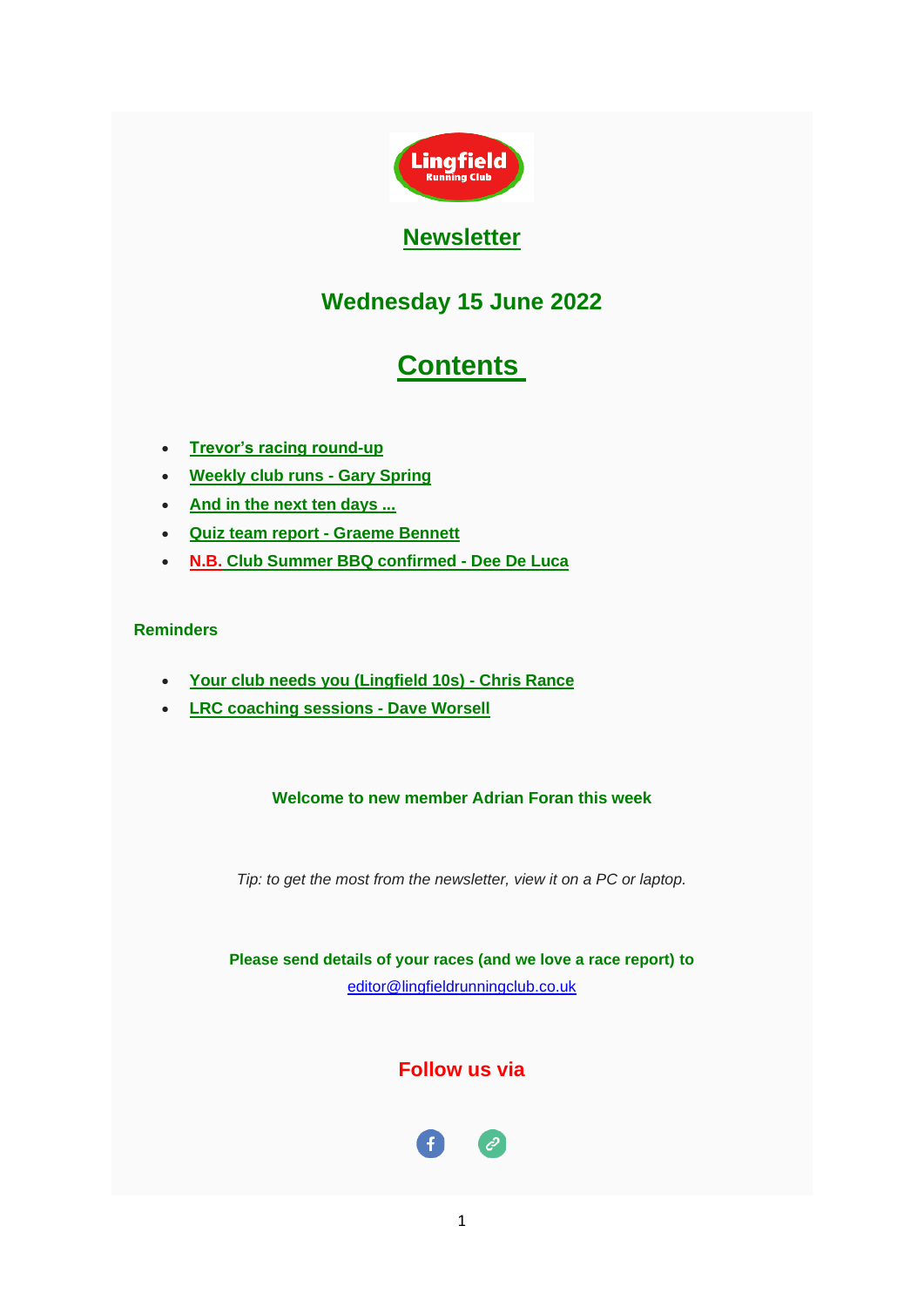

# **Trevor's Racing Roundup**

<span id="page-1-0"></span>Hello everyone.

Last Saturday morning we had another strong turnout at parkrun with 34 runners taking part, at seven locations: East Grinstead (24), Highwoods (2), Horsham (1), Riddlesdown (2), Roding Valley (1), South Norwood (1) and Tilgate (3).

Congratulations to **Kieran Barnes**, first home at Riddlesdown, and to**Tom Seller** and **Dan Celani**, first and second to finish at East Grinstead. All our runners' details are listed below.

This was the busiest racing weekend for some time.

**Dave Chase** travelled all the way to Llanwrtyd Wells in Wales for Saturday's Man v Horse race. This event began in June 1980 and is an annual race over 22 miles. Runners compete against riders on horseback through a mix of road, trail and mountainous terrain. Ricky Lightfoot proved that man was faster than horse this year, only the 3rd person to beat the horse in 41 events. He was ahead by two minutes at the end, finishing in 2 hours 22 mins and 23 seconds, winning £3,500 by doing so.

Dave finished in a very good time of 4.21.59 - in 466<sup>th</sup> place of over 600 runners/riders. Even more pleasingly, he galloped home ahead of at least six of the horses.

We had two more popular and local events for Lingfield runners over the weekend.

The first was the Dorking 10 mile race. This was the latest club Grand Prix event and also a Surrey Road League race. We had seven finishers, most of whom must have been able to see each other for a lot of the race, given how close they were at the finish.

| Pos | <b>Name</b>          | <b>Time</b> |
|-----|----------------------|-------------|
| 205 | Nicholas Hall        | 01:20:34    |
| 208 | Fiona Champness      | 01:21:01    |
| 219 | <b>Richard Adams</b> | 01:22:33    |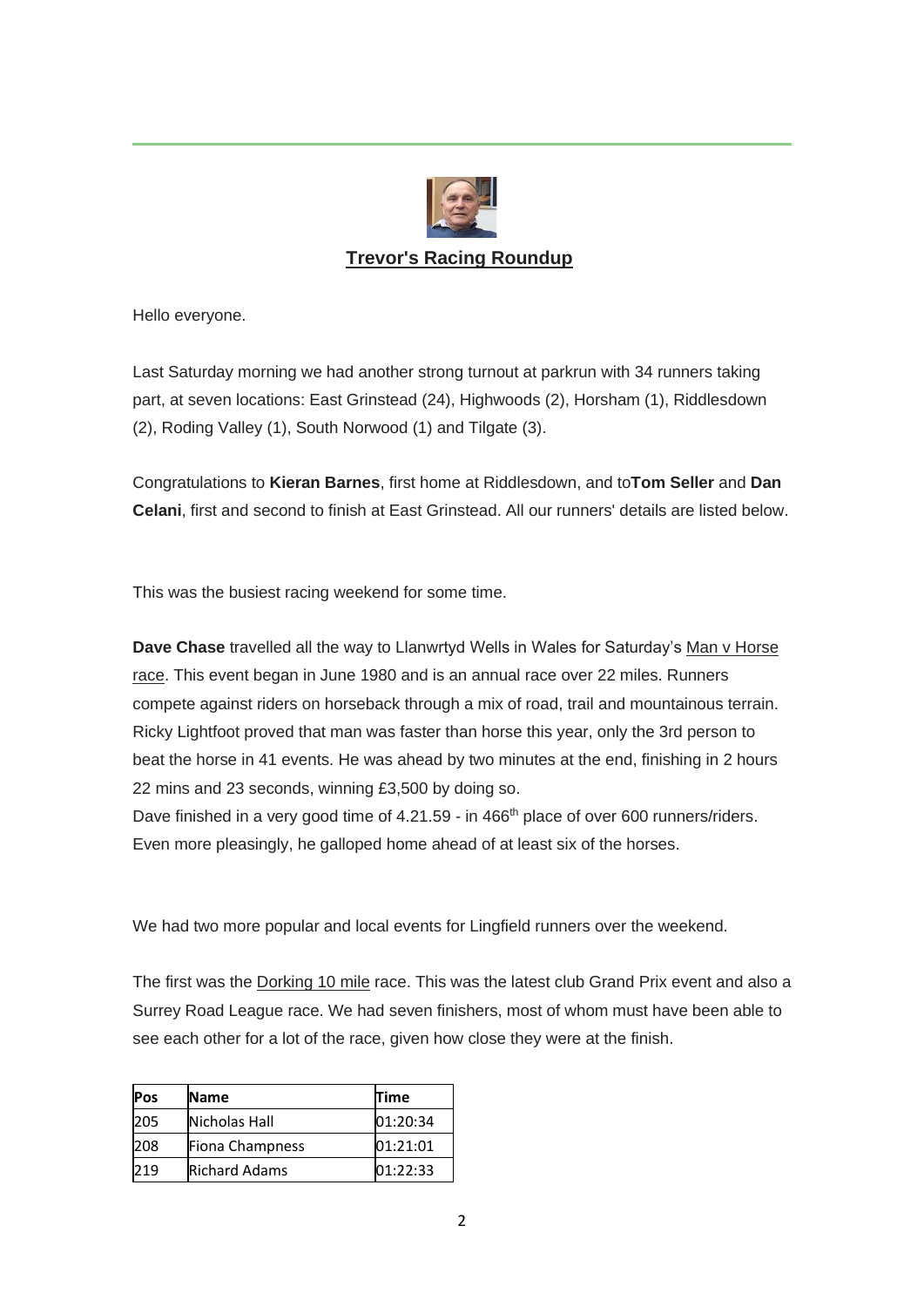| 222 | Kirsty Wachuku-King | 01:22:38 |
|-----|---------------------|----------|
| 230 | David Worsell       | 01:23:29 |
| 288 | Clare Berryman      | 01:33:56 |
| 296 | Sue Garner          | 01:35:38 |

The 348 finishers were led home by Andy Coley-Maud of Guildford and Godalming in a time of 51.48. Andy is a very good runner with a 2 hours 19 minutes marathon PB. First lady was Julia Bijl of Clapham Chasers in 58.49.

We also had several runners down in Chiddingly doing the Weald Challenge Trail Races. **Juhana Kirk, Michelle Hollins** and **Caroline Coxall** tried out the 50km event, and **Helen Davey** and **Joe Robinson** the half marathon.

This week's star performer was Juhana, a comfortable winner of the 125 finishers in the 50km with a time of 3.57.18. Michelle was next home, in  $60<sup>th</sup>$  place, in a time of 6.25.53 (a PB for the course) and then Caroline Coxall 119<sup>th</sup> in 7.50.23 (a great run in her first Ultra). It is a tough race and Michelle reported that it was a very hot day, so well done all of you. Lindy-Lee Folscher, of Epsom Oddballs, was first lady (and  $4<sup>th</sup>$  overall) in 4.23.18.

In the half marathon, Joe had a very good run to finish 16th in a time of 1.47.20 and Helen put in a tough effort to end in 131<sup>st</sup> place of the 239 finishers in a time of 2.34.14. Well done to you both. Aaron M Wilson won this race in 1.27.40 with Penny Brook first lady (and 4th overall) in 1.35.09.

The prize for the longest run of the weekend is shared by **Ian Barrow and Brandon Webb.**

Ian ran the Race to the King from Goodwood. This year the organisers revised the course, extending it to 100km, taking you to the coast before looping back to Goodwood Racecourse and out towards Arundel Castle and the heights of the South Downs.

Ian had a 6.30am start and managed to complete it in 13:32:16, for a fantastic 19th place out of 293 finishers. As he was first over the line, Jack Mills was declared as the race winner in a time of 11.27.43. However, Lucien Brenner-Roach was actually the fastest to complete the course, in 11.15.54.

Brandon took himself to Weymouth to run the Jurassic Coast 100k. I will have his race report in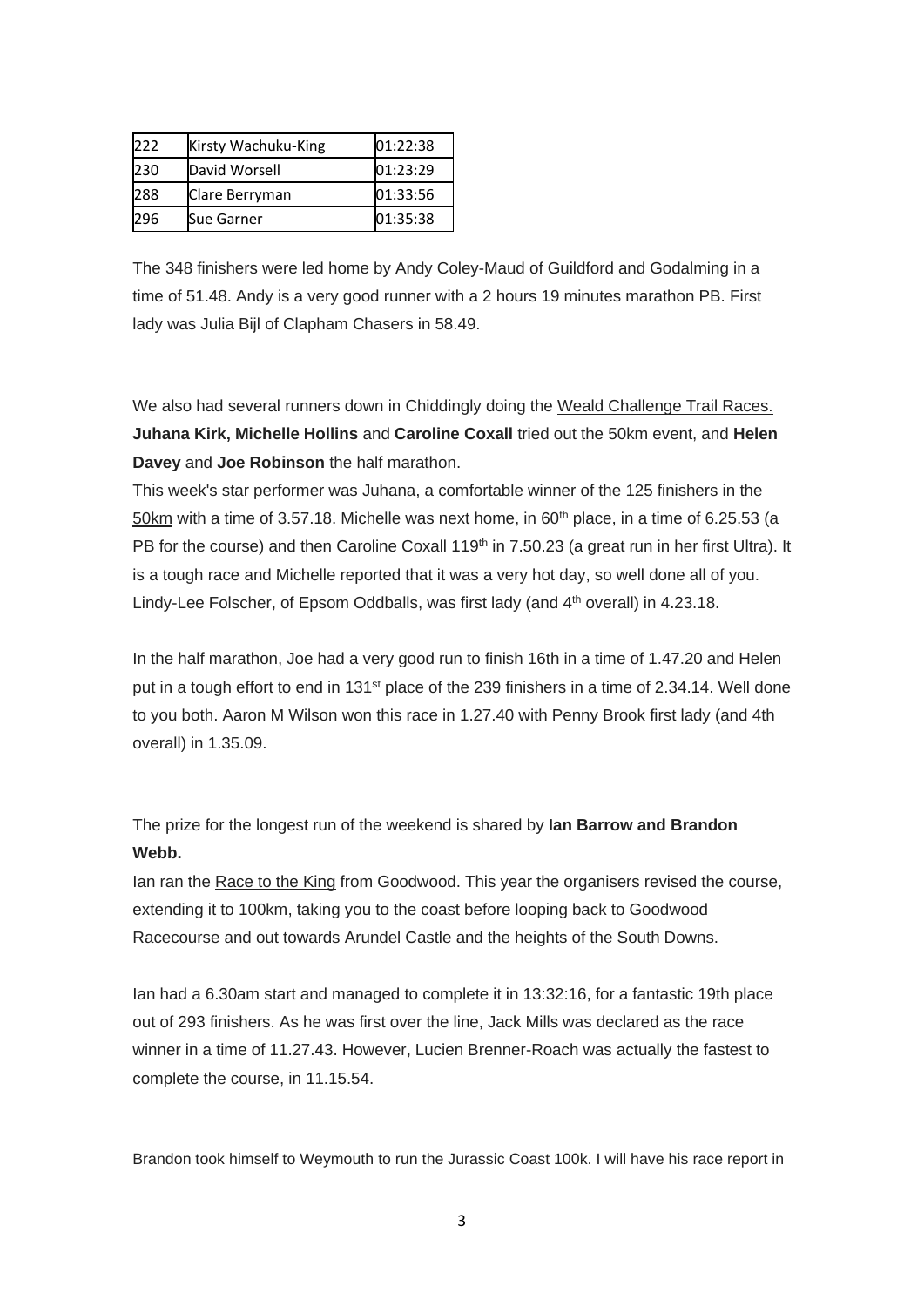next weeks newsletter, but Brandon had a great run to finish in Exmouth after 16 hours 56 minutes. He was 17th of the 60 starters.

Best of luck to the six Lingfield runners going camping at Endure24 in Reading this coming weekend. I hope the rain stays away from you.

Please let myself or the Editor know if we have missed anyone out of our results report. Have fun and enjoy your running. Trevor



*Ian Barrow and admirer at end of 100km*

#### [Back to top](#page-0-0)

| 11-Jun-22             | 34              | <b>LRC</b> parkrunners |             |           |     |
|-----------------------|-----------------|------------------------|-------------|-----------|-----|
|                       | <b>Position</b> | <b>Name</b>            | <b>Time</b> | Age grade | PB? |
| <b>East Grinstead</b> | 1               | <b>Tom SELLER</b>      | 00:18:26    | 70.80%    |     |
| 115 runners           | 2               | Dan CELANI             | 00:18:49    | 73.60%    |     |
|                       | 6               | Joe ROBINSON           | 00:20:33    | 69.02%    |     |
|                       | 9               | David MASON            | 00:22:01    | 60.64%    |     |
|                       | 17              | lan GREENAWAY          | 00:24:21    | 61.05%    |     |
|                       | 19              | <b>Vernon GIVEN</b>    | 00:24:29    | 59.77%    |     |
|                       | 26              | David WORSELL          | 00:25:30    | 57.84%    |     |
|                       | 40              | <b>Steve BRINKLEY</b>  | 00:27:11    | 60.58%    |     |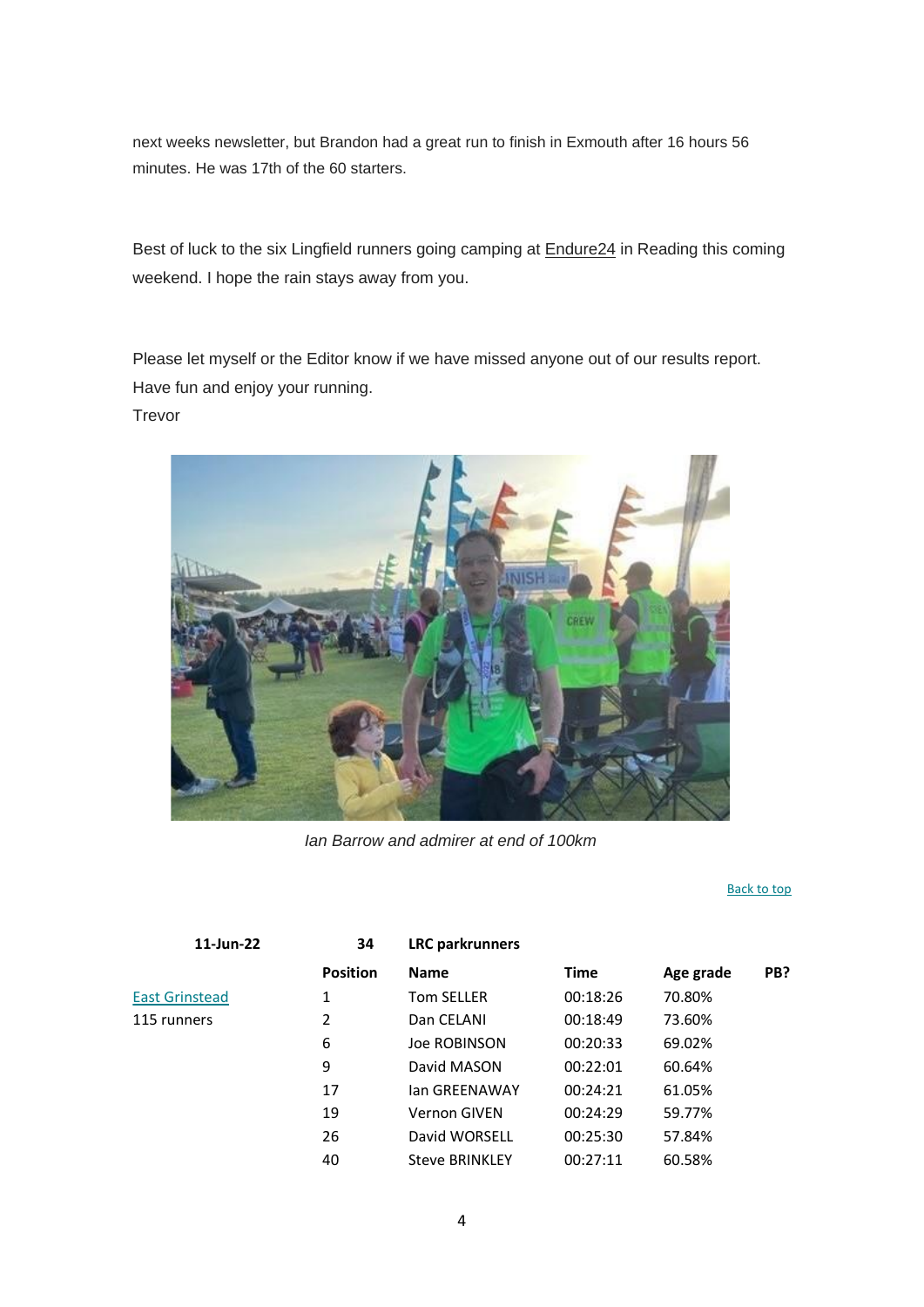|                      | 43  | <b>Harold BURR</b>    | 00:27:22 | 47.38% |    |
|----------------------|-----|-----------------------|----------|--------|----|
|                      | 47  | Michael MANWILL       | 00:27:52 | 51.67% |    |
|                      | 48  | Wendy SMITH           | 00:27:53 | 63.24% |    |
|                      | 50  | Simon COOK            | 00:28:01 | 54.37% |    |
|                      | 51  | <b>Nick CHAMPNESS</b> | 00:28:04 | 50.89% |    |
|                      | 58  | Isla GREENAWAY        | 00:28:55 | 51.18% |    |
|                      | 63  | Nevenka WORSELL       | 00:29:30 | 56.16% |    |
|                      | 66  | <b>Helen DAVEY</b>    | 00:29:57 | 62.99% |    |
|                      | 76  | <b>Robert PANK</b>    | 00:31:04 | 59.07% |    |
|                      | 86  | Theresa DONOHUE       | 00:33:20 | 53.60% |    |
|                      | 92  | Sarah FERGUSON        | 00:33:54 | 44.64% | PB |
|                      | 99  | Marlene PAUTARD       | 00:36:34 | 51.60% |    |
|                      | 100 | Lynda WILLMENT        | 00:38:04 | 48.20% |    |
|                      | 107 | <b>Tracey WEBB</b>    | 00:42:36 | 37.64% |    |
|                      | 113 | Emma FORBES           | 00:50:19 | 29.71% |    |
|                      | 114 | Sandra ANKERS         | 00:50:20 | 45.73% |    |
| <b>Highwoods</b>     | 45  | <b>Steve WARNER</b>   | 00:30:20 | 55.82% |    |
| 75 runners           | 69  | Marie WARNER          | 00:40:24 | 49.42% |    |
| <b>Horsham</b>       | 327 | <b>Julie BLYTHE</b>   | 00:33:32 | 56.26% |    |
| 428 runners          |     |                       |          |        |    |
| Riddlesdown          |     | <b>Kieran BARNES</b>  | 00:16:32 | 78.02% |    |
|                      | 1   |                       |          |        |    |
| 148 runners          | 55  | Lisa COMPTON          | 00:26:20 | 79.37% |    |
| <b>Roding Valley</b> | 12  | Pete HOLMES           | 00:21:22 | 63.88% |    |
| 113 runners          |     |                       |          |        |    |
| South Norwood        | 49  | George ENGLISH        | 00:25:58 | 66.43% |    |
| 141 runners          |     |                       |          |        |    |
| <b>Tilgate</b>       | 12  | Dan OPPE              | 00:19:19 | 70.15% |    |
| 501 runners          | 228 | Mike LOTHIAN          | 00:29:11 | 61.17% |    |
|                      | 332 | <b>Carole BARNES</b>  | 00:33:14 | 63.84% |    |
|                      |     |                       |          |        |    |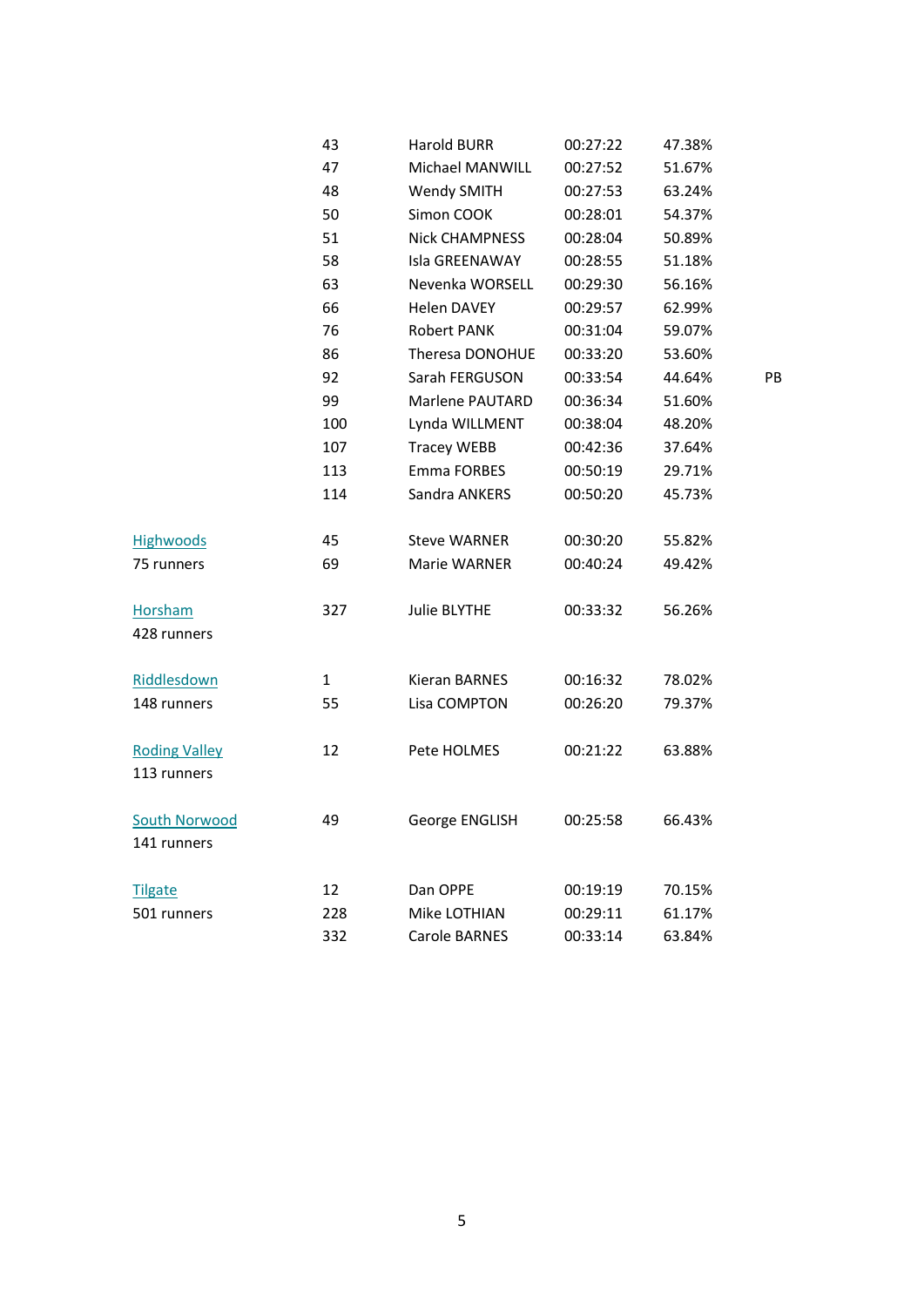

<span id="page-5-0"></span>*A selection of the weekend medals from our runners*

[Back to top](#page-0-0)

**Weekly club runs & races Gary Spring**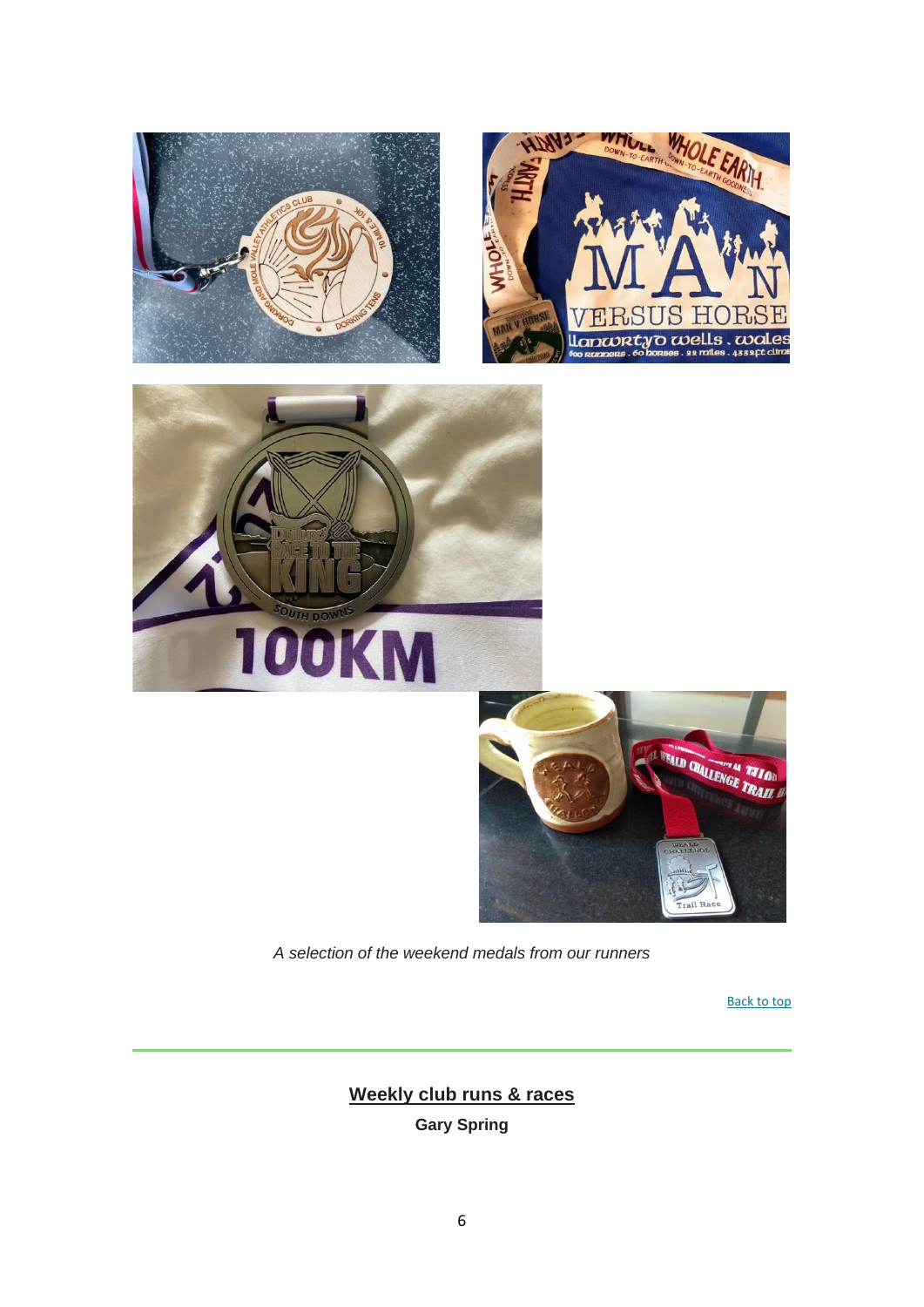#### **Thursday Club Run, 16th June**

No route organised at this moment, but it is bound to be fun so don't miss out! Assume an off-road run of about 5 to 6 miles. Road shoes probably OK, now that most of the footpaths are like concrete.

> **June Pub Run, Tuesday, 21st June 7:15pm Start**

# Concession

This will be from The Bell, Outwood Lane, Outwood, RH1 5PN. It looks like we have a spell of hot weather coming next week so what better way to finish a run in the sunshine, than with a nice cool drink and a chat!

The route is just over 6 miles and is mainly footpaths and woodland trails. There is the option of shorter run of 4 miles, that splits after about 3 miles along the main route. Tom and I sorted out 95% of the main route over the weekend and will nail it with another run this week. We'll publicise our next recce on Facebook in case anyone is interested in joining us for a pre-view of the route.

#### **Directions to The Bell**

The most direct route to the pub from the Victoria Club, is to go down Godstone Road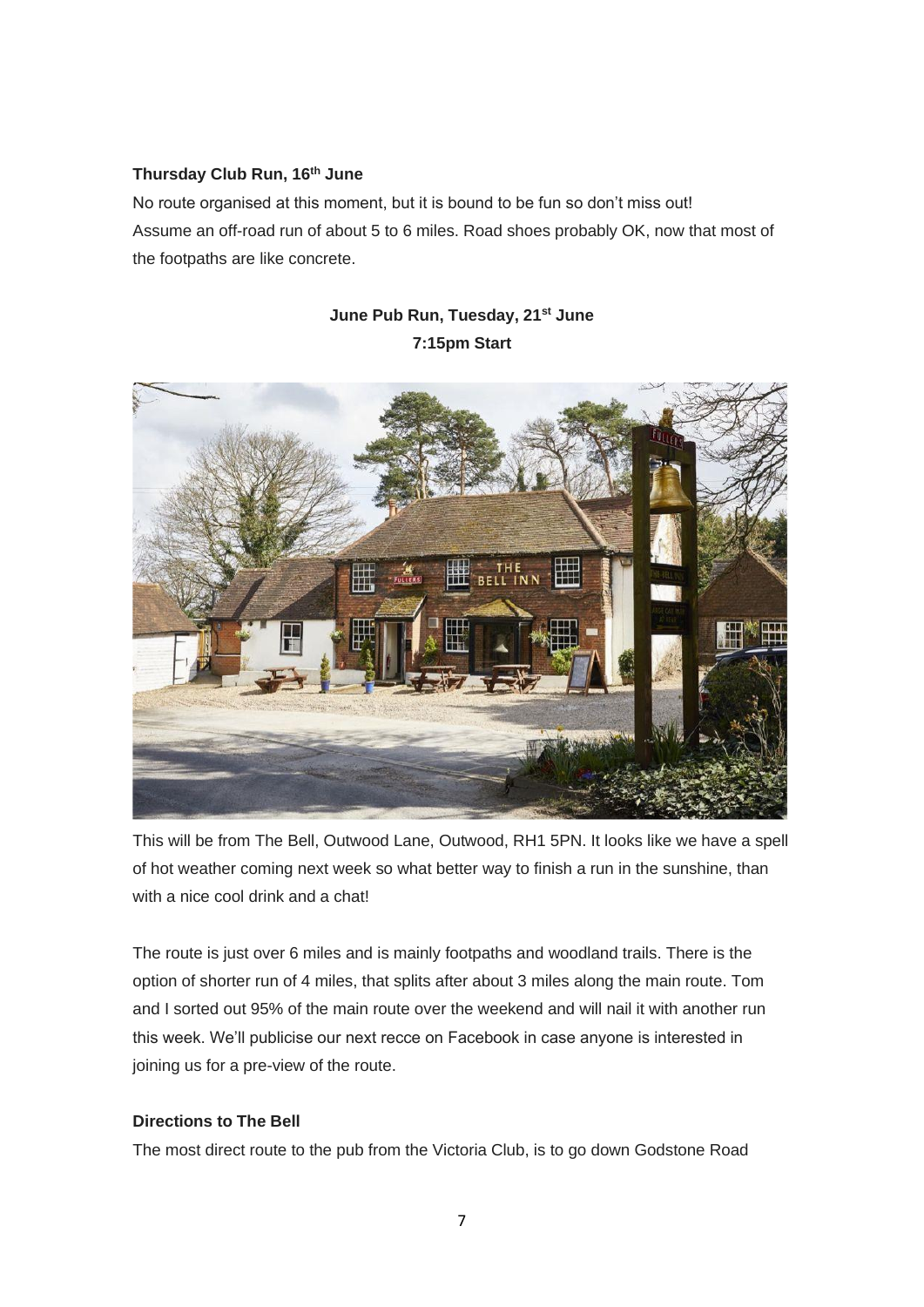(passing the Shell garage on your left. Continue to the end of the road, to the A22 Blindley Heath traffic lights. Turn right on to the A22 and take the turning on the left after half a mile (Byers Lane), signposted to Horne and Smallfield. Continue on this road for 2 miles. Look out for a right turn onto Horne Court Hill, signposted to Outwood and Bletchingley. Continue to the end of this road, where you will come to the Outwood windmill on your right. Turn right onto Scott's Hill and The Bell is about 300 yards on the right. Parking is at the back of the pub. It should take no more than 15 minutes to get there from the Victoria Club.

**NOTE: As it is a further drive for members coming from East Grinstead, the start of the run will be delayed to 7:15pm. It is the longest day of the year, so there should be no problem finishing in sufficient daylight.**

[Back to top](#page-0-0)

# **And over the next ten days ....**

#### **Editor**

<span id="page-7-0"></span>Highlighting events in the club [race calendar](https://lingfieldrunningclub.us15.list-manage.com/track/click?u=06ee37595aba77e0e81ded734&id=ce2067bc0c&e=7eacd48f96) for the next ten days.

#### **LRC Race Diary**

| <b>Today</b>       | Wednesday, June 15 $\blacktriangledown$         |  |  |  | <b> </b> Print Week Month Agenda |
|--------------------|-------------------------------------------------|--|--|--|----------------------------------|
| Wednesday, June 15 |                                                 |  |  |  | ▲                                |
| $6:45$ pm          | LRC coaching (Dave Worsell)                     |  |  |  |                                  |
|                    | Thursday, June 16                               |  |  |  |                                  |
| $7:00$ pm          | Club running (Fiona)                            |  |  |  |                                  |
| 7:00 <sub>pm</sub> | Crisis Race to end Homelessness 5k/10k (London) |  |  |  |                                  |
| Saturday, June 18  |                                                 |  |  |  |                                  |
| 12:00pm            | Endure24 (Reading)                              |  |  |  |                                  |
| 9:00am             | Club running                                    |  |  |  |                                  |
| 9:00am             | East Grinstead parkrun                          |  |  |  |                                  |
| 10:00am            | Club running                                    |  |  |  |                                  |
| Sunday, June 19    |                                                 |  |  |  |                                  |
|                    | » 12:00pm Endure24 (Reading)                    |  |  |  |                                  |
| 9:30am             | Crystal Palace 5k, 10k 15k & Half               |  |  |  |                                  |
| 9:30am             | Three Castles 30                                |  |  |  |                                  |
| 10:00am            | East Hoathly Family Fun Run                     |  |  |  |                                  |
| 10:00am            | <b>Heathfield Midsummer 10k</b>                 |  |  |  |                                  |
| 10:30am            | Madehurst South Downs 10k & 5k                  |  |  |  |                                  |
| Tuesday, June 21   |                                                 |  |  |  |                                  |
| $7:00$ pm          | Club 'Pub run' (Outwood, with Gary)             |  |  |  |                                  |
| $7:00$ pm          | Club running                                    |  |  |  |                                  |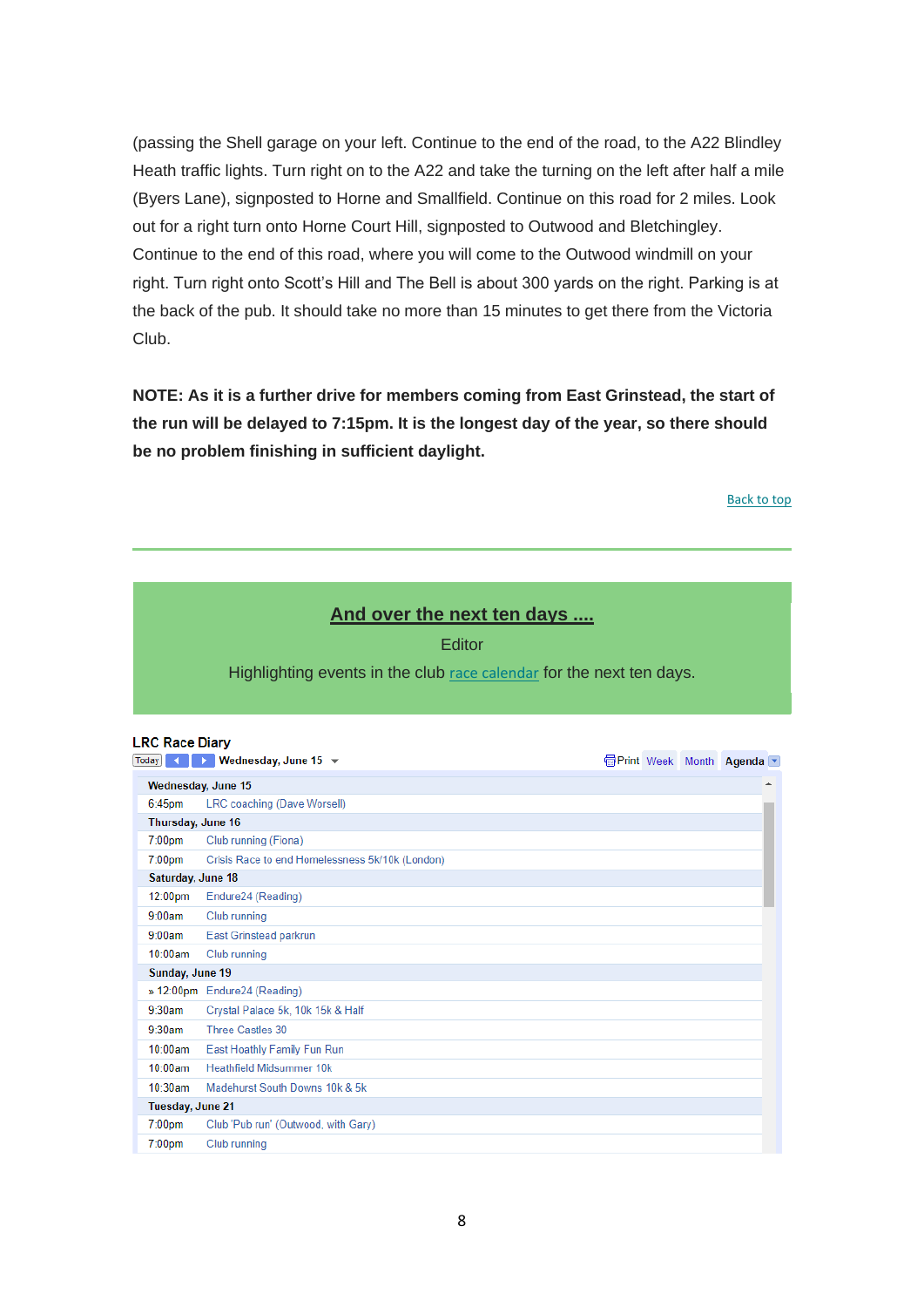|                    | Wednesday, June 22                    | ▲ |  |  |  |
|--------------------|---------------------------------------|---|--|--|--|
| $6:45$ pm          | LRC coaching (Terri)                  |   |  |  |  |
| Thursday, June 23  |                                       |   |  |  |  |
| $7:00$ pm          | Club running                          |   |  |  |  |
| Friday, June 24    |                                       |   |  |  |  |
| 7:30 <sub>pm</sub> | Robertsbridge Midsummer 10k & 5k      |   |  |  |  |
| Saturday, June 25  |                                       |   |  |  |  |
| 9:00am             | Club running                          |   |  |  |  |
| 9:00am             | East Grinstead parkrun                |   |  |  |  |
| 10:00am            | Club running                          |   |  |  |  |
| 12:30pm            | Burgess Hill Runners 5m Downland Dash |   |  |  |  |
|                    | Sunday, June 26                       |   |  |  |  |
| 8:00am             | Penshurst Place Run Festival          |   |  |  |  |
| 8:00am             | <b>Brighton Trail Marathon</b>        |   |  |  |  |
| 8:30am             | Fastbourne 10k                        |   |  |  |  |
| 8:30am             | Thorpe Park 10k                       |   |  |  |  |
| 9:00am             | <b>Brighton Trail 10k</b>             |   |  |  |  |
| 9:00am             | Richmond 10k (Surrey Road League)     |   |  |  |  |
| 10:00am            | Denbies North Downs Half & 10k        |   |  |  |  |
| 10:00am            | Kenley Summer 10k                     |   |  |  |  |

Please check for updates in the diary. If you ever see any errors, or think we should add an event, please email details to [editor@lingfieldrunningclub.co.uk](mailto:editor@lingfieldrunningclub.co.uk)

[Back to top](#page-0-0)

# **Quiz team report 9th June Graeme Bennett**

<span id="page-8-0"></span>We won again, but oh what an emotional roller coaster that was.

First, we're announced as winners; then VAR\* intervened, and the 3 Brewers equalised to take the quiz to extra time. You could hear a pin drop in The Star as Dave 'The Wizard' Worsell stepped up to the bar for the sudden death question. Dave is great on music but, unfortunately, the question was about John Logie Baird. Nevertheless, immune to the pressure gripping the rest of us, he slotted home the winner (1926).

Another £30 in the bank for the pub's local charity and another win for Chris Ryan, who is yet to taste defeat in The Star quiz. He's our little lucky charm. Get well soon, Cathy and Dave Samuel (and Lisa too) and bring on July 7<sup>th</sup>

\* *Vindictive and Aggrieved Runner-up*

#### **Postscript**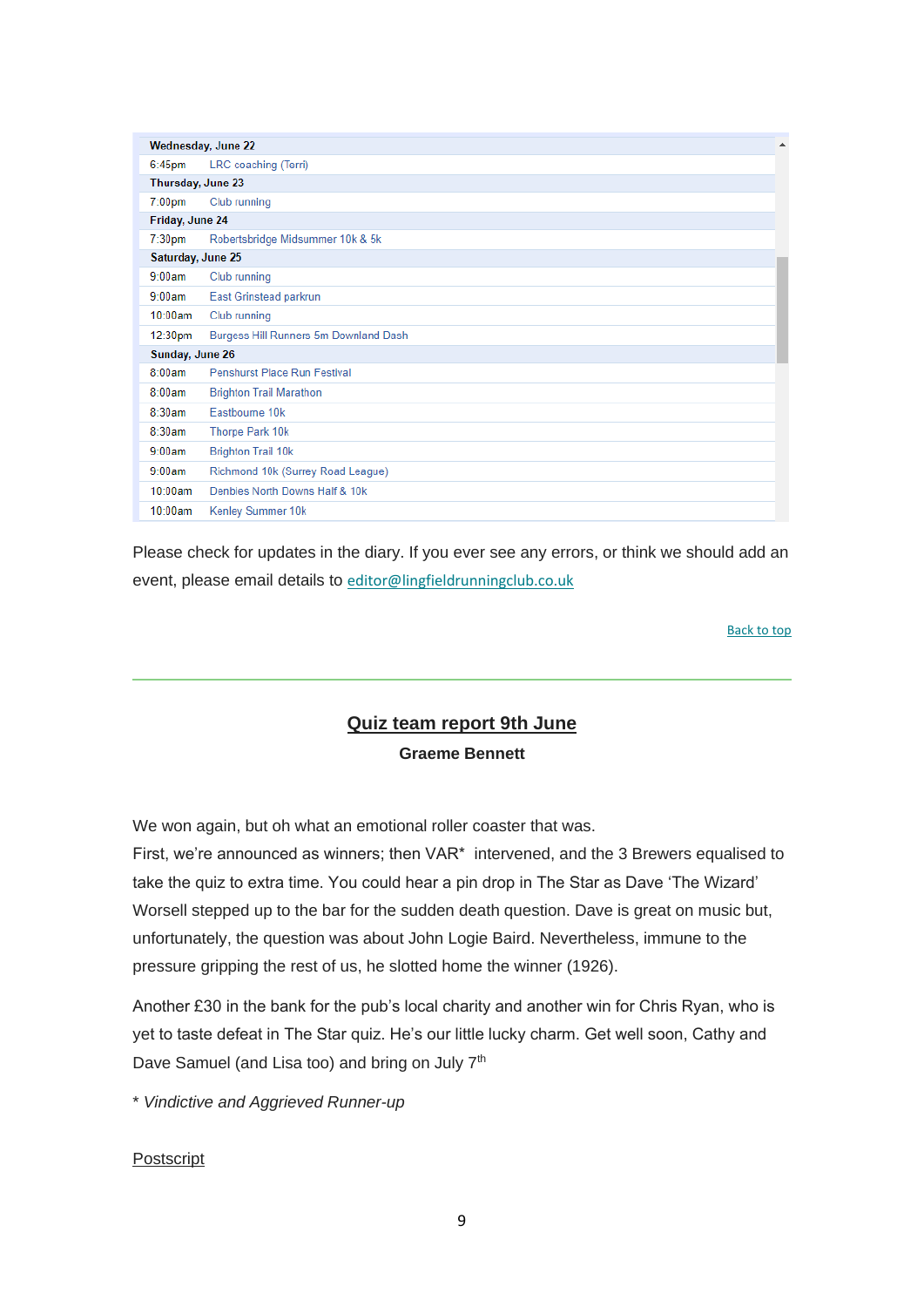Chris thinks there is also a regular quiz at The Swan in Forest Row. We wondered if there would be any appetite for the East Sussex branch of LRC to go and see how they get on there. If you're interested, email or FB message Chris Ryan at [despuessfb@gmail.com](mailto:despuessfb@gmail.com)



*The winning team - Happy, Grumpy, Doc and Bashful*

[Back to top](#page-0-0)

<span id="page-9-0"></span>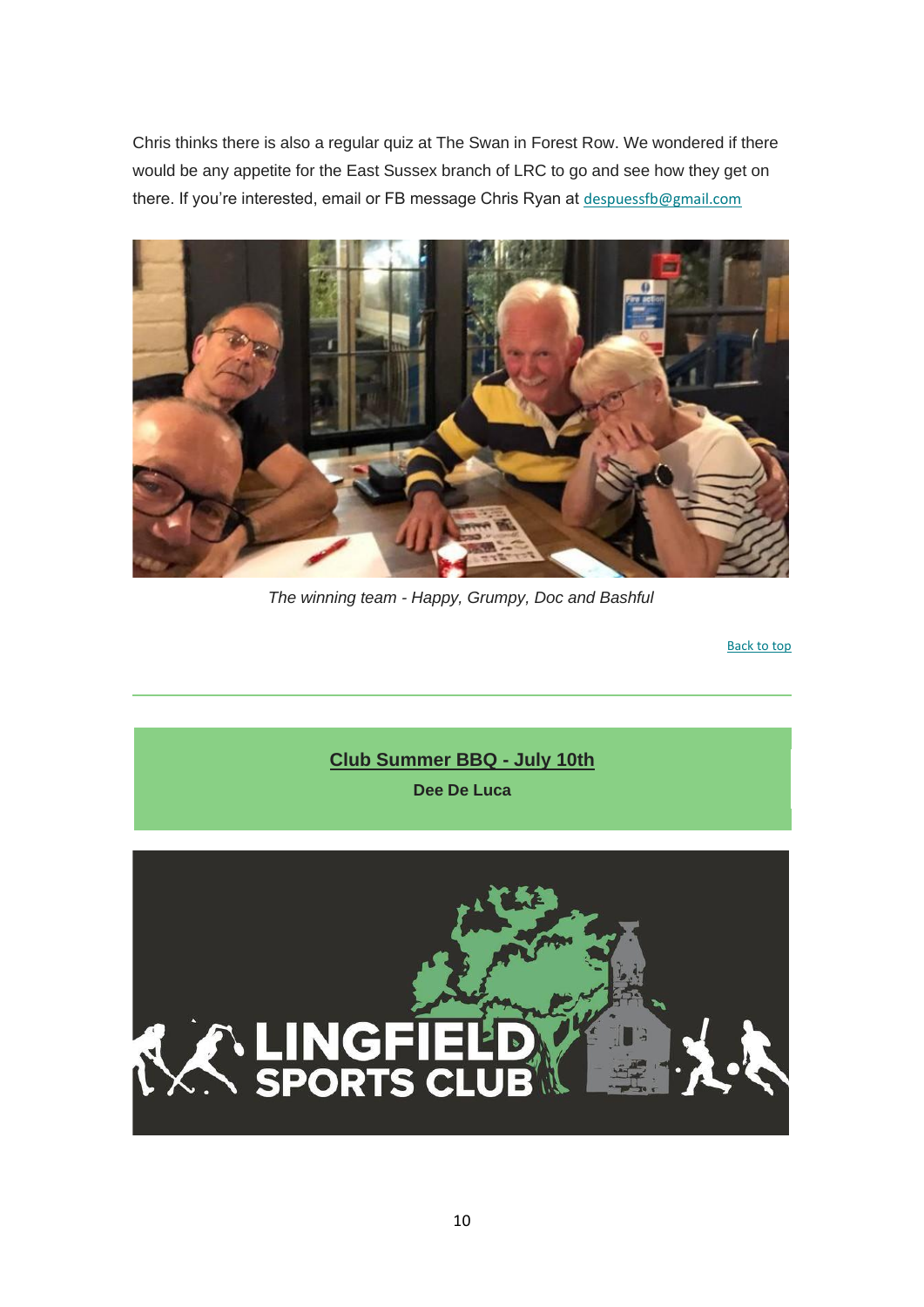#### Hi All,

I promised you all a summer BBQ and we are close to formally confirming Sunday 10th July, at 2pm, as the official date and time.

The venue should be the [Lingfield Sports Association](https://lingfieldrunningclub.us15.list-manage.com/track/click?u=06ee37595aba77e0e81ded734&id=32d557255c&e=7eacd48f96), which is in Godstone Road Lingfield.

We could potentially make this a big club event but we need you there. Families, partners etc all welcome.

I'm in final discussions with Scott about the arrangements on the day and we will put the details on Facebook and in next week's newsletter when definite.

Any questions send **[Scott](mailto:chair@lingfieldrunningclub.co.uk)** or I a message. Dee xx

[Back to top](#page-0-0)

# <span id="page-10-0"></span>**Reminders from previous weeks**

[Lingfield 10s](https://lingfieldrunningclub.us15.list-manage.com/track/click?u=06ee37595aba77e0e81ded734&id=cb06bfeff8&e=7eacd48f96) **– Sunday 3 rd July**

**Chris Rance**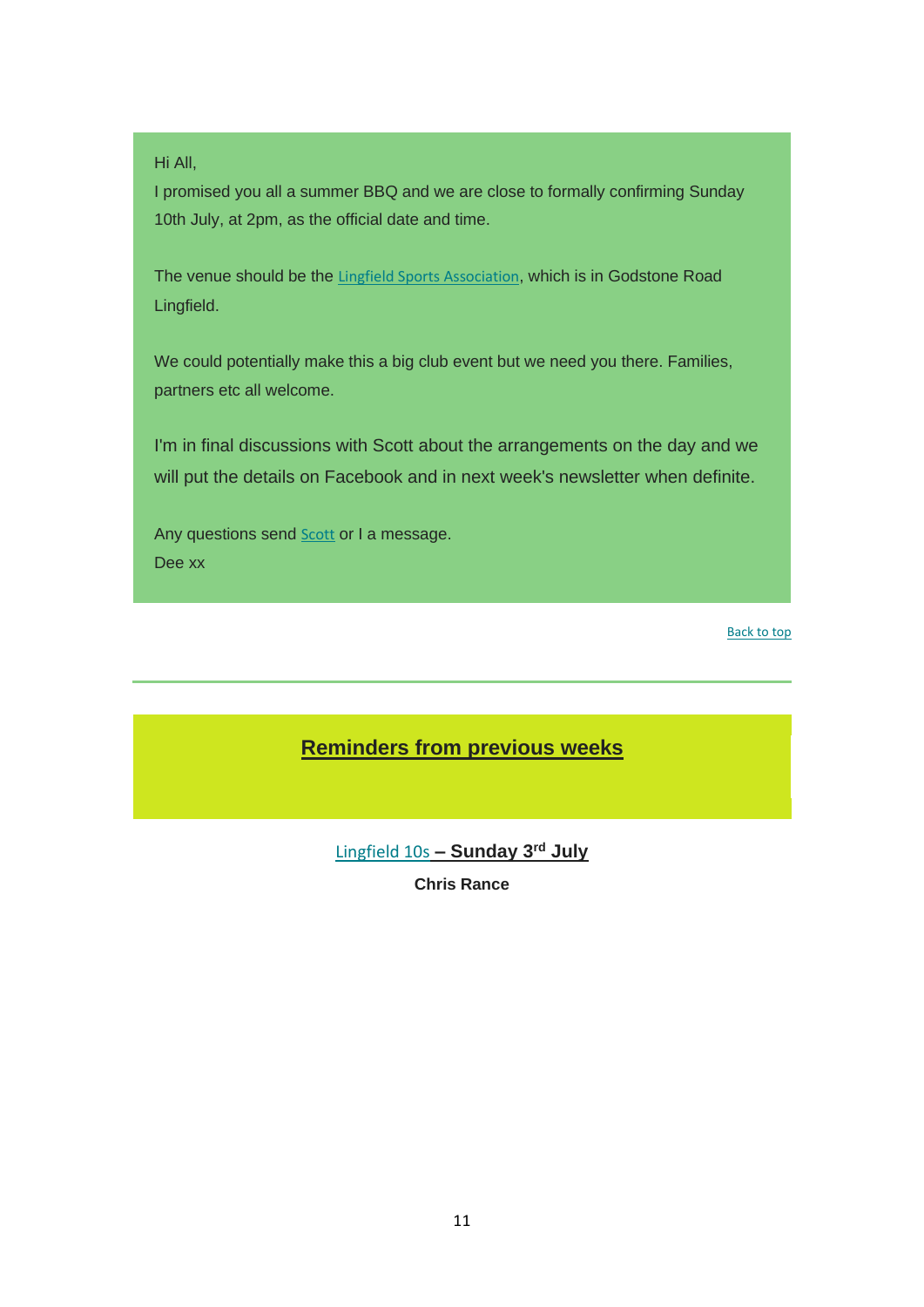

Hello everyone

Following on from a two year break, the Lingfield 10s will be returning this year on Sunday  $3^{rd}$  July, with the races starting at 9:30am. And, for the very first time, we will be employing chip timing for all competitors.

The event consists of two races - a 10 mile and a 10k, with the event headquarters at Lingfield College.

The event is organised and run by members of Lingfield Running Club, and all the profits from the event are donated to local charities.

For the event to be successful, we need your help, as an event this size cannot go ahead without considerable help from the Lingfield Running Club members.

As we did last time, we are allowing Lingfield Running Club members to enter the race if they wish to do so. We do expect any Running Club members participating in the race to make themselves available for a volunteering duty that would take place either before the 3<sup>rd</sup> July (erecting signage on course on the Saturday afternoon, clearing vegetation from the route in the weeks before) or on the day (car park duties, checking signage on route, etc.).

First Aid: We need to have first-aiders around the course. (In addition to the Paramedic Team we will have stationed at the start and finish area) These people need to hold a current first-aid qualification.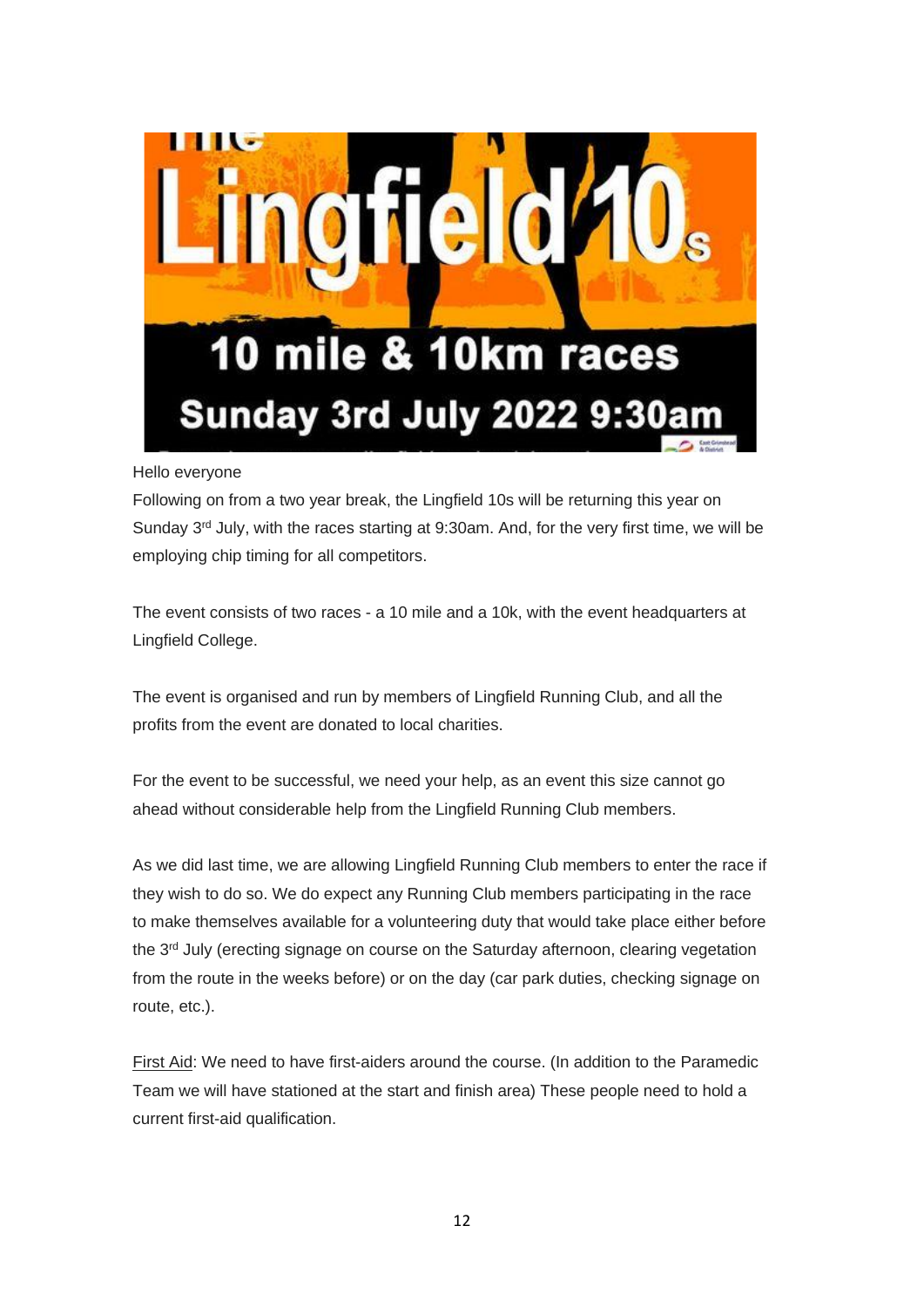If you (or friends and family) are able to help or you plan to run the race, please email [chris\\_rance@yahoo.co.uk](mailto:chris_rance@yahoo.co.uk) with the following information,

- Name or names
- email addresses
- mobile phone numbers.

#### Indicating

- 1. If you are available to help on Sunday the 3rd July.
- 2. And/or if you are available to help on or before Sat the 2<sup>nd</sup> July with event preparation
- 3. If you a qualified first aider, and are willing to help in this capacity on the day
- 4. If you intend to enter and race in the Lingfield 10's, and hence be allocated a volunteering duty before the race starts, and whether you would like this on the Saturday, or on the Sunday prior to the race starting

All the details of the event are on the club website.

[https://lingfieldrunningclub.co.uk/lingfield-10s/](https://lingfieldrunningclub.us15.list-manage.com/track/click?u=06ee37595aba77e0e81ded734&id=273fceceec&e=7eacd48f96) Best Regards

Chris Rance - 07801-045964 ([Chris\\_Rance@yahoo.co.uk](mailto:Chris_Rance@yahoo.co.uk)) On behalf of the Lingfield 10s committee

[Back to top](#page-0-0)

# **Link to book a place for the coaching session**

Dave Worsell

<span id="page-12-0"></span>We've made a slight amendment to the Wednesday evening coaching sessions to make managing and booking places easier.

You can now book your place for multiple Wednesday sessions in advance. **Please ensure if you intend to join a session that you have booked in**